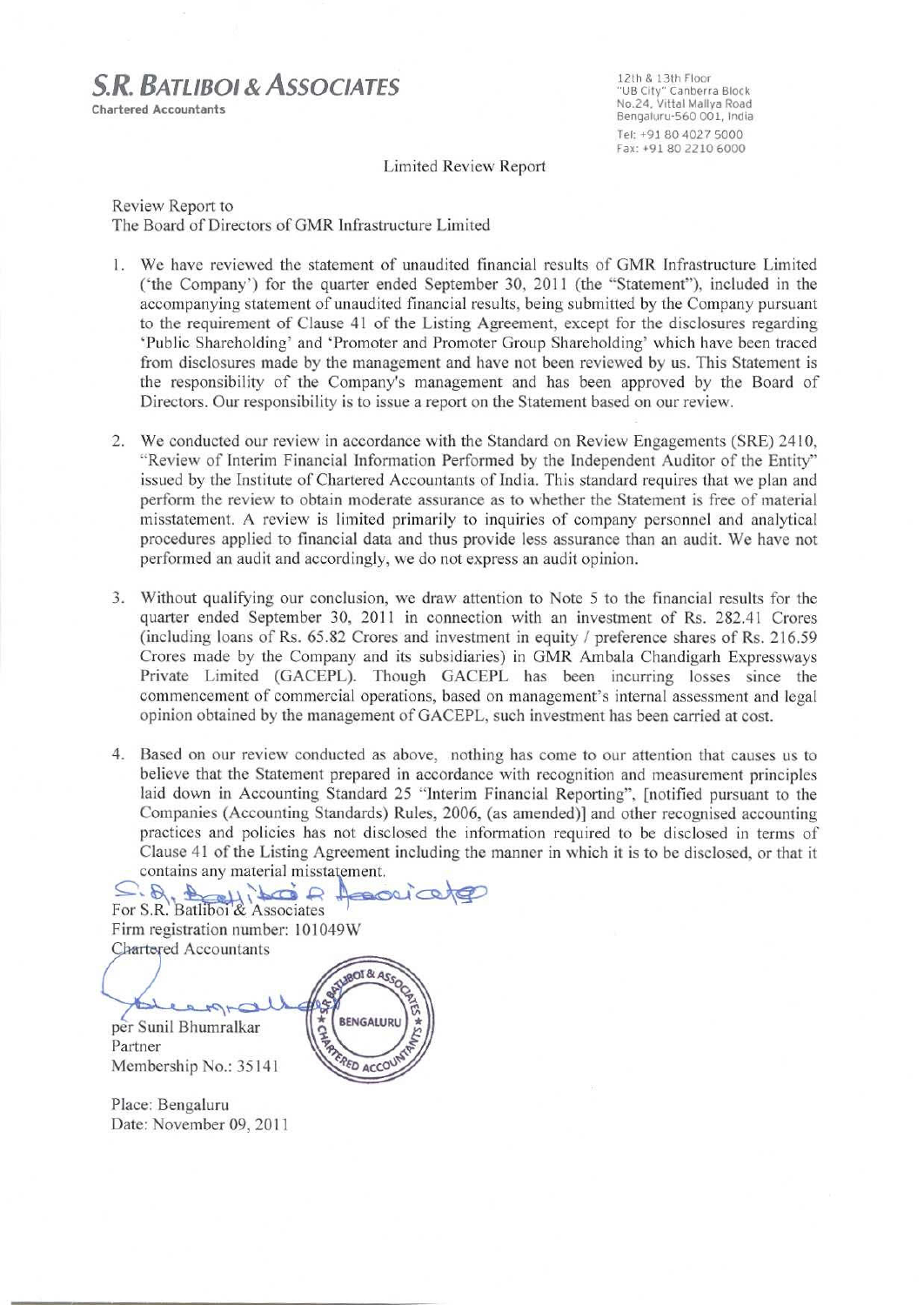| <b>GMR Infrastructure Limited</b><br>Registered Office: 25/1, Skip House, Museum Road, Bengaluru - 560 025        |                                                                                                                               |                          |                          |                          |                        |  |  |
|-------------------------------------------------------------------------------------------------------------------|-------------------------------------------------------------------------------------------------------------------------------|--------------------------|--------------------------|--------------------------|------------------------|--|--|
| Unaudited Financial Results for the quarter ended September 30, 2011                                              |                                                                                                                               |                          |                          |                          |                        |  |  |
|                                                                                                                   | <b>Stand-alone Results</b>                                                                                                    |                          |                          |                          |                        |  |  |
|                                                                                                                   | [in Rs. Crore, except for share data]<br>Year ended<br>Quarter ended September 30<br>Half year ended September 30<br>March 31 |                          |                          |                          |                        |  |  |
| <b>Particulars</b>                                                                                                | 2011<br><b>Unaudited</b>                                                                                                      | 2010<br><b>Unaudited</b> | 2011<br><b>Unaudited</b> | 2010<br><b>Unaudited</b> | 2011<br><b>Audited</b> |  |  |
| 1. Revenue from operations                                                                                        |                                                                                                                               |                          |                          |                          |                        |  |  |
| Sales / Income from Operations                                                                                    | 348.25                                                                                                                        | 127.05                   | 615.05                   | 203.74                   | 727.40                 |  |  |
| Total Income                                                                                                      | 348.25                                                                                                                        | 127.05                   | 615.05                   | 203.74                   | 727.40                 |  |  |
| 2. Expenditure                                                                                                    |                                                                                                                               |                          |                          |                          |                        |  |  |
| a) Operating Expenses                                                                                             | 240.64                                                                                                                        | 35.51<br>6.91            | 403.31                   | 59.93                    | 389.94                 |  |  |
| b) (Increase) or Decrease in Stock in Trade<br>c) Employees Cost                                                  | (14.06)<br>12.43                                                                                                              | 11.15                    | (17.91)<br>22.82         | 8.13<br>12.93            | 2.11<br>38.65          |  |  |
| d) General and Administrative Expenditure                                                                         | 25.84                                                                                                                         | 19.35                    | 42.87                    | 23.52                    | 57.14                  |  |  |
| Total Operating Cost                                                                                              | 264.85                                                                                                                        | 72.92                    | 451.09                   | 104.51                   | 487.84                 |  |  |
| 3. EBIDTA (1) - (2)                                                                                               | 83.40                                                                                                                         | 54.13                    | 163.96                   | 99.23                    | 239.56                 |  |  |
| 4. Depreciation / Amortisation                                                                                    | 1.75                                                                                                                          | 0.88                     | 3.41                     | 1.54                     | 4.91                   |  |  |
| 5. Profit from Operation before Other Income,<br>Interest and Exceptional items (3) - (4)                         | 81.65                                                                                                                         | 53.25                    | 160.55                   | 97.69                    | 234.65                 |  |  |
|                                                                                                                   | 29.69                                                                                                                         | 1.29                     | 30.83                    | 2.62                     |                        |  |  |
| 6. Other Income<br>7. Profit from Operation before Interest and                                                   |                                                                                                                               |                          |                          |                          | 5.46                   |  |  |
| Exceptional items (5) + (6)                                                                                       | 111.34                                                                                                                        | 54.54                    | 191.38                   | 100.31                   | 240.11                 |  |  |
| 8. Interest                                                                                                       | 48.54                                                                                                                         | 45.25                    | 96.89                    | 98.24                    | 174.14                 |  |  |
| 9. Profit / (Loss) from Ordinary Activities<br>before tax $(7) - (8)$<br>10. Provision for taxation               | 62.80                                                                                                                         | 9.29                     | 94.49                    | 2.07                     | 65.97                  |  |  |
| - Current Tax                                                                                                     | 11.75                                                                                                                         | 5.60                     | 20.43                    | 5.88                     | 23.66                  |  |  |
| - Reversal of earlier years tax provision                                                                         |                                                                                                                               |                          | (1.40)                   |                          | (1.52)                 |  |  |
| - MAT credit entitlement                                                                                          | (8.30)                                                                                                                        | (5.60)                   | (8.83)                   | (5.88)                   | (16.36)                |  |  |
| - Deferred Tax                                                                                                    | 0.99                                                                                                                          | 0.32                     | 1.44                     | 0.06                     | 1.31                   |  |  |
| 11. Net Profit/(Loss) from Ordinary Activities<br>after tax (9) - (10)                                            | 58.36                                                                                                                         | 8.97                     | 82.85                    | 2.01                     | 58.88                  |  |  |
| 12. Paid-up equity share capital                                                                                  |                                                                                                                               |                          |                          |                          |                        |  |  |
| (Face value - Re. 1 per share)                                                                                    | 389.24                                                                                                                        | 389.24                   | 389.24                   | 389.24                   | 389.24                 |  |  |
| 13. Reserves excluding Revaluation Reserves<br>as per balance sheet<br>14. Debenture Redemption Reserve (included | 6,829.82                                                                                                                      | 6,758.57                 | 6,829.82                 | 6,758.57                 | 6,780.34               |  |  |
| in Reserves in no. 13 above)                                                                                      | 50.89                                                                                                                         | 23.93                    | 50.89                    | 23.93                    | 40.99                  |  |  |
| 15. Earnings Per Share - Basic and Diluted -<br>(Rs.) (not annualised)                                            | 0.15                                                                                                                          | 0.02                     | 0.21                     | 0.01                     | 0.15                   |  |  |
| Weighted average number of shares used in<br>computing Earning Per Share                                          | 3,892,432,532                                                                                                                 | 3,892,432,032            | 3,892,432,532            | 3,867,833,082            | 3,880,098,989          |  |  |
| 16. Debt Service Coverage Ratio (DSCR)                                                                            | 2.29                                                                                                                          | 0.12                     | 0.86                     | 0.20                     | 0.25                   |  |  |
| 17. Interest Service Coverage Ratio (ISCR)                                                                        | 2.29                                                                                                                          | 1.21                     | 1.98                     | 1.02                     | 1.38                   |  |  |
| 18. Debt Equity Ratio                                                                                             | 0.31                                                                                                                          | 0.30                     | 0.31                     | 0.30                     | 0.33                   |  |  |
| 19. Public Shareholding                                                                                           |                                                                                                                               |                          |                          |                          |                        |  |  |
| - Number of shares                                                                                                | 1,112,595,950                                                                                                                 | 1,143,878,988            | 1,112,595,950            | 1,143,878,988            | 1,122,095,312          |  |  |
| - Percentage of shareholding                                                                                      | 28.58%                                                                                                                        | 29.39%                   | 28.58%                   | 29.39%                   | 28.83%                 |  |  |
| 20. Promoters and Promoter Group Share                                                                            |                                                                                                                               |                          |                          |                          |                        |  |  |
| Holding<br>a) Pledged / Encumbered                                                                                |                                                                                                                               |                          |                          |                          |                        |  |  |
| - Number of shares                                                                                                | 793,555,360                                                                                                                   | 475,271,165              | 793,555,360              | 475,271,165              | 630,181,498            |  |  |
| - Percentage of shares (as % of the total                                                                         |                                                                                                                               |                          |                          |                          |                        |  |  |
| shareholding of promoter and promoter<br>group)                                                                   | 28.55%                                                                                                                        | 17.29%                   | 28.55%                   | 17.29%                   | 22.75%                 |  |  |
| - Percentage of shares (as % of the total<br>share capital of the Company)<br>b) Non-Encumbered                   | 20.39%                                                                                                                        | 12.21%                   | 20.39%                   | 12.21%                   | 16.19%                 |  |  |
| - Number of shares                                                                                                | 1,986,283,472                                                                                                                 | 2,273,284,629            | 1,986,283,472            | 2,273,284,629            | 2,140,157,972          |  |  |
| - Percentage of shares (as % of the total<br>shareholding of promoter and promoter<br>group)                      | 71.45%                                                                                                                        | 82.71%                   | 71.45%                   | 82.71%                   | 77.25%                 |  |  |
| - Percentage of shares (as % of the total<br>share capital of the Company)                                        | 51.03%                                                                                                                        | 58.40%                   | 51.03%                   | 58.40%                   | 54.98%                 |  |  |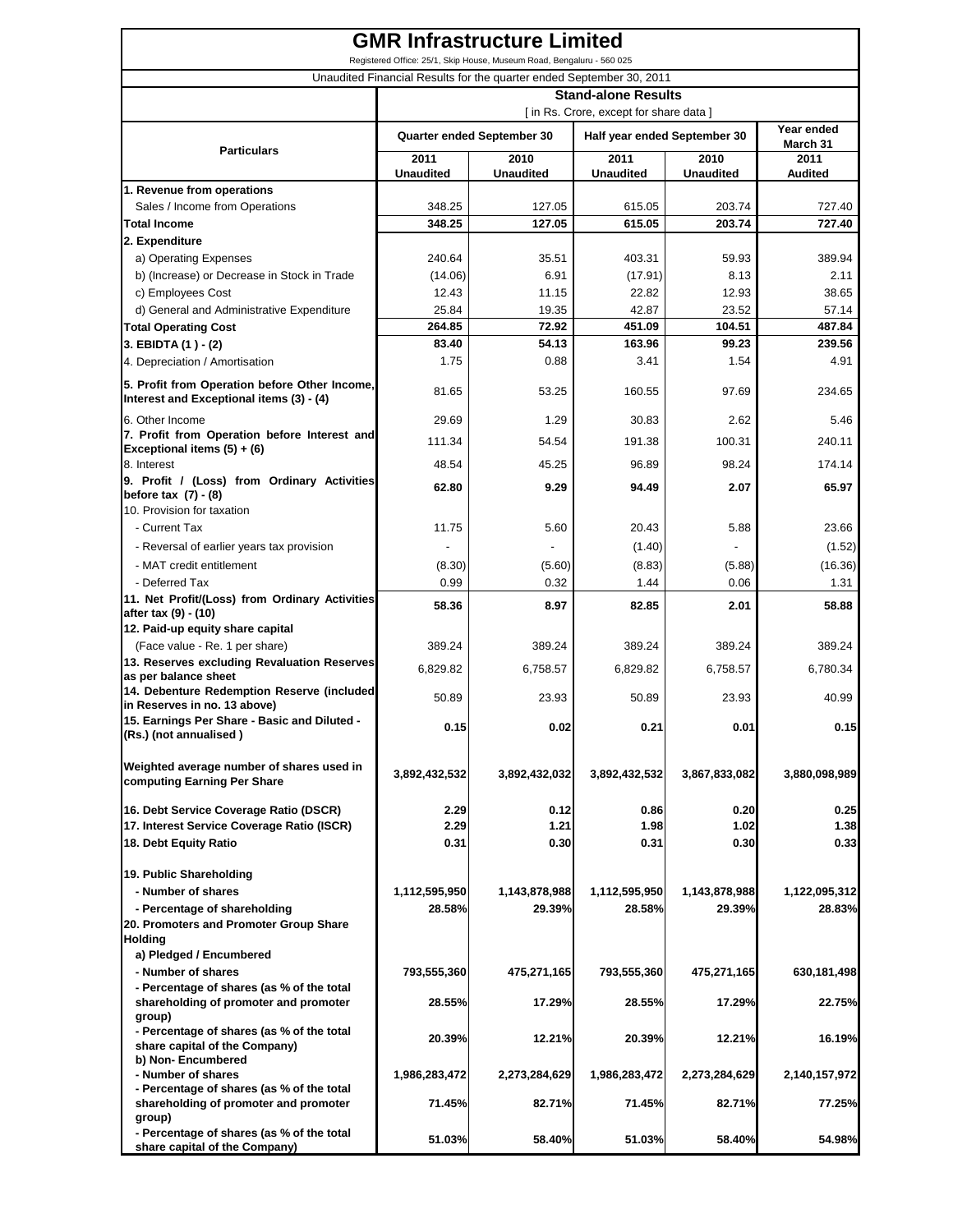| <b>GMR Infrastructure Limited</b>                     |                                                                     |                          |                              |                          |                        |  |
|-------------------------------------------------------|---------------------------------------------------------------------|--------------------------|------------------------------|--------------------------|------------------------|--|
|                                                       | Report on Stand-alone Segment Revenue, Results and Capital Employed |                          |                              |                          |                        |  |
|                                                       |                                                                     |                          |                              |                          | (in Rs. Crore)         |  |
| <b>Particulars</b>                                    | Quarter ended September 30                                          |                          | Half year ended September 30 |                          | Year ended<br>March 31 |  |
|                                                       | 2011<br><b>Unaudited</b>                                            | 2010<br><b>Unaudited</b> | 2011<br><b>Unaudited</b>     | 2010<br><b>Unaudited</b> | 2011<br><b>Audited</b> |  |
| 1. Segment Revenue                                    |                                                                     |                          |                              |                          |                        |  |
| a) EPC                                                | 264.45                                                              | 72.35                    | 456.37                       | 105.58                   | 507.37                 |  |
| b) Others                                             | 83.80                                                               | 54.70                    | 158.68                       | 98.16                    | 220.03                 |  |
| Total                                                 | 348.25                                                              | 127.05                   | 615.05                       | 203.74                   | 727.40                 |  |
| Less: Inter Segment                                   |                                                                     |                          |                              |                          |                        |  |
| <b>Net Segment Revenue</b>                            | 348.25                                                              | 127.05                   | 615.05                       | 203.74                   | 727.40                 |  |
| 2. Segment Result [Profit before tax and<br>interest] |                                                                     |                          |                              |                          |                        |  |
| a) EPC                                                | 13.29                                                               | 10.49                    | 24.21                        | 13.11                    | 59.25                  |  |
| b) Others                                             | 98.05                                                               | 44.05                    | 167.17                       | 87.20                    | 180.86                 |  |
| <b>Total</b>                                          | 111.34                                                              | 54.54                    | 191.38                       | 100.31                   | 240.11                 |  |
| Less: Interest expenses                               | 48.54                                                               | 45.25                    | 96.89                        | 98.24                    | 174.14                 |  |
| Profit before tax                                     | 62.80                                                               | 9.29                     | 94.49                        | 2.07                     | 65.97                  |  |
| 3. Capital employed                                   |                                                                     |                          |                              |                          |                        |  |
| (Segment Assets - Segment Liabilities)                |                                                                     |                          |                              |                          |                        |  |
| a) EPC                                                | 109.16                                                              | (21.55)                  | 109.16                       | (21.55)                  | 103.20                 |  |
| b) Others                                             | 9,361.11                                                            | 9,366.66                 | 9,361.11                     | 9,366.66                 | 9,419.17               |  |
| c) Unallocated                                        | (2,251.21)                                                          | (2, 197.30)              | (2,251.21)                   | (2, 197.30)              | (2,352.79)             |  |
| <b>Total</b>                                          | 7,219.06                                                            | 7,147.81                 | 7,219.06                     | 7,147.81                 | 7,169.58               |  |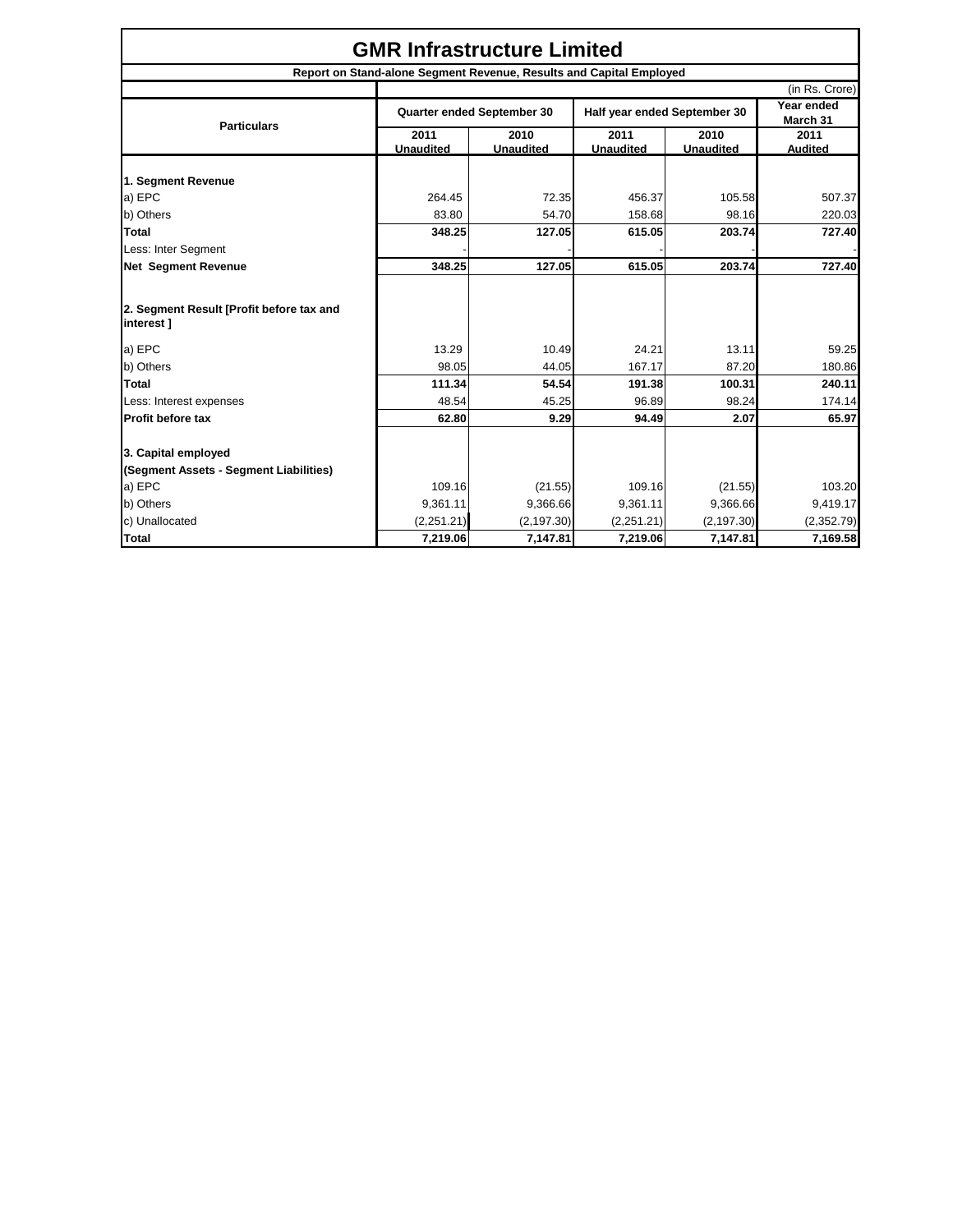## **Notes to standalone results:**

#### **1. Statement of assets & liabilities**

|                                                 |               | (in Rs. Crore) |  |
|-------------------------------------------------|---------------|----------------|--|
|                                                 | As at         | As at          |  |
| <b>Particulars</b>                              | September 30, | September 30,  |  |
|                                                 | 2011          | 2010           |  |
|                                                 | (Unaudited)   | (Unaudited)    |  |
| Shareholders' funds                             |               |                |  |
| Share capital                                   | 389.24        | 389.24         |  |
| Reserves and surplus                            | 6,829.82      | 6,758.57       |  |
| Loan funds                                      | 2,250.48      | 2,176.62       |  |
| Deferred tax liability (Net)                    | 2.71          | 0.03           |  |
| Total                                           | 9,472.25      | 9,324.46       |  |
|                                                 |               |                |  |
| Fixed assets (Net)                              | 97.49         | 63.80          |  |
| Investments                                     | 6,179.18      | 6,767.26       |  |
| <b>Current assets, loans and advances</b>       |               |                |  |
| Inventories                                     | 28.48         | 4.55           |  |
| Sundry debtors                                  | 143.77        | 107.67         |  |
| Cash and bank balances                          | 830.17        | 281.26         |  |
| Other current assets                            | 242.07        | 37.25          |  |
| Loans and advances                              | 2,456.72      | 2,363.50       |  |
|                                                 | 3,701.21      | 2,794.23       |  |
| <b>Less: Current liabilities and provisions</b> |               |                |  |
| <b>Current liabilities</b>                      | 460.81        | 250.34         |  |
| Provisions                                      | 44.82         | 50.49          |  |
|                                                 | 505.63        | 300.83         |  |
| Total                                           | 9,472.25      | 9,324.46       |  |

**2.** Investors can view the standalone results of the company on the Company's website [www.gmrgroup.in](http://www.gmrgroup.in/) or on the websites of BSE (www.bseindia.com) or NSE [\(www.nse-india.com\)](http://www.nse-india.com/).

### **3. Segment Reporting**

- a. GMR Infrastructure Limited ("the Company" or "GMR") carries on its business in two business verticals viz., Engineering Procurement Construction (EPC) and others.
- b. The segment report of the Company has been prepared in accordance with AS 17 on Segment Reporting notified pursuant to the Companies (Accounting Standard) Rules, 2006 (as amended).

The business segments of the Company comprise of the following:

| Segment       | <b>Description of Activity</b>                                                              |
|---------------|---------------------------------------------------------------------------------------------|
| <b>EPC</b>    | Handling of engineering, procurement and construction solutions in<br>Infrastructure Sector |
| <b>Others</b> | Investment activity and corporate support to various infrastructure<br><b>SPVs</b>          |

**4.** The Company has an investment of Rs. 1,823.09 Crore (including a loan of Rs. 345.10 Crore) in its subsidiary GMR Infrastructure (Mauritius) Limited ('GIML') as at September 30, 2011.

During the year ended March 31, 2011, GMR Infrastructure (Malta) Limited, a wholly owned subsidiary of GMR Holding (Malta) Limited ('GHML'), which through its step-down subsidiary held 50% economic stake in InterGen N.V., entered into an agreement to sell the investment in InterGen N.V. for USD 1,232 million to Overseas International Inc. Limited, an associate of China Huaneng Group. The transaction was consummated in April 2011 for the aforesaid consideration after obtaining the necessary regulatory approvals. On consummation of the transaction, GHML repaid the loans from the banks in full and Compulsory Convertible Debentures issued to GMR Energy Global Limited (step-down subsidiary of GIML) in part and GMR recorded a loss of Rs 938.91 Crore, as an exceptional item in its consolidated financial statements for the year ended March 31, 2011.